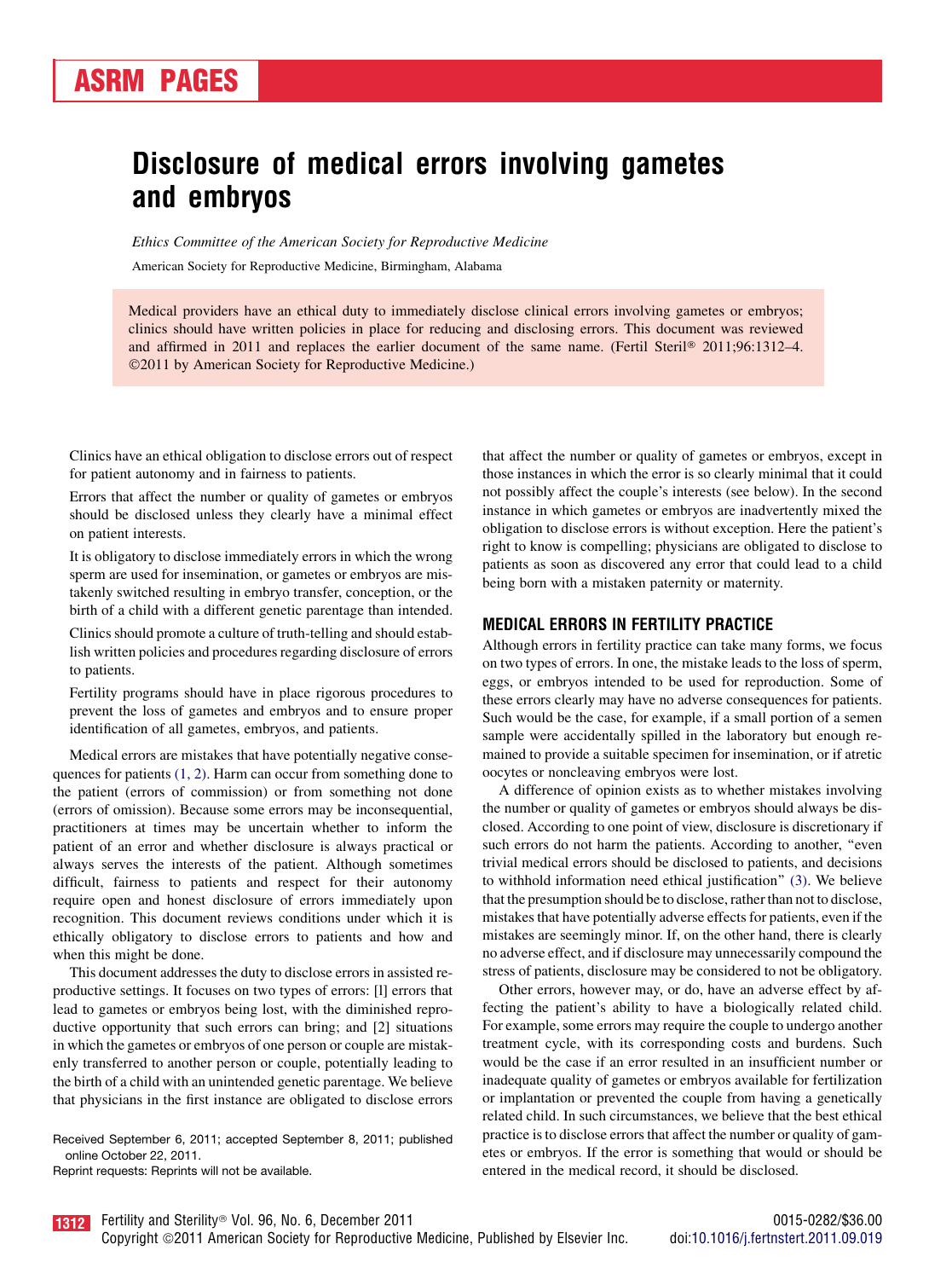A second type of error, considerably less common, occurs when gametes or embryos of one person or couple are mistakenly used with the gametes or embryos of another person or mistakenly transferred to the uterus. This would include inseminating a patient with the wrong sperm, combining the wrong sperm with the wrong eggs in the laboratory, or transferring the wrong embryos to a patient. In such cases, couples face not only the loss of gametes or embryos that would have enabled them to reproduce but also the possibility that a child from the gametes or embryos will result in a child intended for another couple. If that happens, couples face potential legal disputes to determine the child's parentage and custody arrangements. Discovery of the error may occur shortly after the gametes are used or the embryos are transferred, or discovery may occur later. In one particularly unfortunate scenario, discovery will take place after the child is born and has been raised for some time by the couple who is not the child's intended parents.

Disclosure should take place even if the embryo has not implanted or a child has not been born. Some might argue that the ethical duty to minimize harm justifies not telling the patients of the error because disclosure may be harmful, such as leading to a pregnancy termination or creating stress. We believe this view is misguided. Disclosure of the error will enable the persons most directly affected to decide on a course of action. If a pregnancy has been established, this course of action may involve continuing the pregnancy, making advance arrangements about parentage, and securing legal counsel to take steps to develop a workable solution for this unforseen outcome. An alternative course of action may be a decision to terminate the pregnancy. The duty to disclose also holds if the child has been born and some time elapses before the error is discovered. Realizing the complexity of disclosure in such a case, careful assessment and planning should be undertaken, but disclosure should still take place as soon as possible.

#### REASONS FOR DISCLOSING ERRORS

A fundamental principle of medical ethics is to respect patients by treating them as autonomous individuals. This means dealing with patients honestly and openly, and it includes the duty to provide patients with information necessary to understand their diagnosis, course of treatment, and risks and benefits so they can make knowing and informed decisions. The ethical dictum of ''first do no harm'' includes harm to the patient's status as an autonomous individual.

Respect for patients means providing them with information necessary to understand their situations and to make choices about future courses of treatment. Such information includes telling patients when physicians or other members of the medical team have made an error or mistake that affects the well-being or goals of the patient. In such cases there is an ethical duty to disclose the mistake and enable steps to prevent harmful effects, if possible. Disclosure also guards against an erosion of trust because failure to disclose ''potentially involves deception and suggests preservation of narrow professional interests over the well-being of patients'' [\(1\).](#page-2-0)

The principle of informed consent and the need for disclosure of mistakes is recognized directly or indirectly in ethical statements of the American Medical Association, the American College of Physicians, the American College of Obstetricians and Gynecologists, the Joint Commission on the Accreditation of Health Care Organizations, and many other professional associations. In addition to a duty to disclose relevant information to patients, there is also a moral duty not to lie, falsify records, or ask or require team or staff members to engage in deception or actions that prevent patients from being properly informed about their situation.

Principles of open and honest communication with patients have special significance in reproductive medicine. Fertility treatments are often stressful, and patients may be particularly sensitive to the statements of their doctors. In addition, errors in reproductive medicine may affect the couple's ability to have a child. In errors that are particularly serious—where embryos are mistakenly transferred to the wrong couple—the error may lead to the birth of a different child than was intended. Such births can lead to significant emotional turmoil and the burdens of custody lawsuits, which can adversely affect all involved parties, including the children.

#### THE PROCESS OF DISCLOSING ERRORS

Clinic personnel may be reluctant to disclose errors for various reasons. They may be concerned about negative consequences to them or their practice, including concerns about losing patients, facing compensation demands, implicating other members of the medical team, being sued, harming the clinic's reputation, and complaints to medical licensing boards. Practitioners may also feel discomfort about admitting mistakes [\(2\).](#page-2-0)

Although admitting a medical error might be difficult, disclosing rather than hiding the error is ethically and legally appropriate, both to avoid further harm to the patient and to avoid the additional wrongs that an attempt at secrecy might entail. Practitioners who hide their error may gamble that the error will not be discovered. For example, a practitioner may try to keep secret the error of inseminating a patient with the wrong sperm, hoping that a pregnancy is not established. Yet such an act may further injure patients by depriving them of the opportunity to take corrective or other remedial action. It is recognized that ''errors do not necessarily constitute improper, negligent, or unethical behavior, but failure to disclose them may'' [\(4\)](#page-2-0). Covering up an error may also lead to penalties for practitioners, including the loss of a physician's medical license [\(5\)](#page-2-0).

Some studies suggest that patients are less likely to take legal action if they are informed honestly about mistakes [\(1\).](#page-2-0) If one does not tell and the patient later learns of the error, then the patient ''is likely to be more hostile and suit-prone'' because of the perceived violation of the practitioner's obligations to the patient [\(2\)](#page-2-0). Disclosure is also important if the clinic uses it as an opportunity to prevent future similar mistakes or to improve the quality of care [\(6\)](#page-2-0). Clinicians should, however, be prepared for negative consequences from disclosure, such as losing patients to other clinics, expectations of compensation, or initiation of a legal suit.

Health care workers may not know how or when to inform patients [\(7\)](#page-2-0). As such, clinics should have a basic policy of disclosing all important clinical events to patients. In addition, guidelines and written clinic policies may be helpful [\(8, 9\).](#page-2-0) Such policies should include the definitions of key events and terms, statements about who should be informed, how further investigation will be conducted, and when and how information will be discussed with patients. Clinic policies should also reflect a culture of encouraging disclosure of and discussion about errors in the clinic itself. A culture of openness includes conveying to the medical team awareness of the harm that can come from hiding errors, of the consequences of secrecy to staff members, and of policies in place to minimize errors.

It is also important for written policies to include rigorous procedures to prevent the loss of gametes and embryos and to ensure proper identification of all gametes, embryos, and patients. This should include written labeling as well as verbal identification at the initiation of embryo transfer. Clinics may also choose to